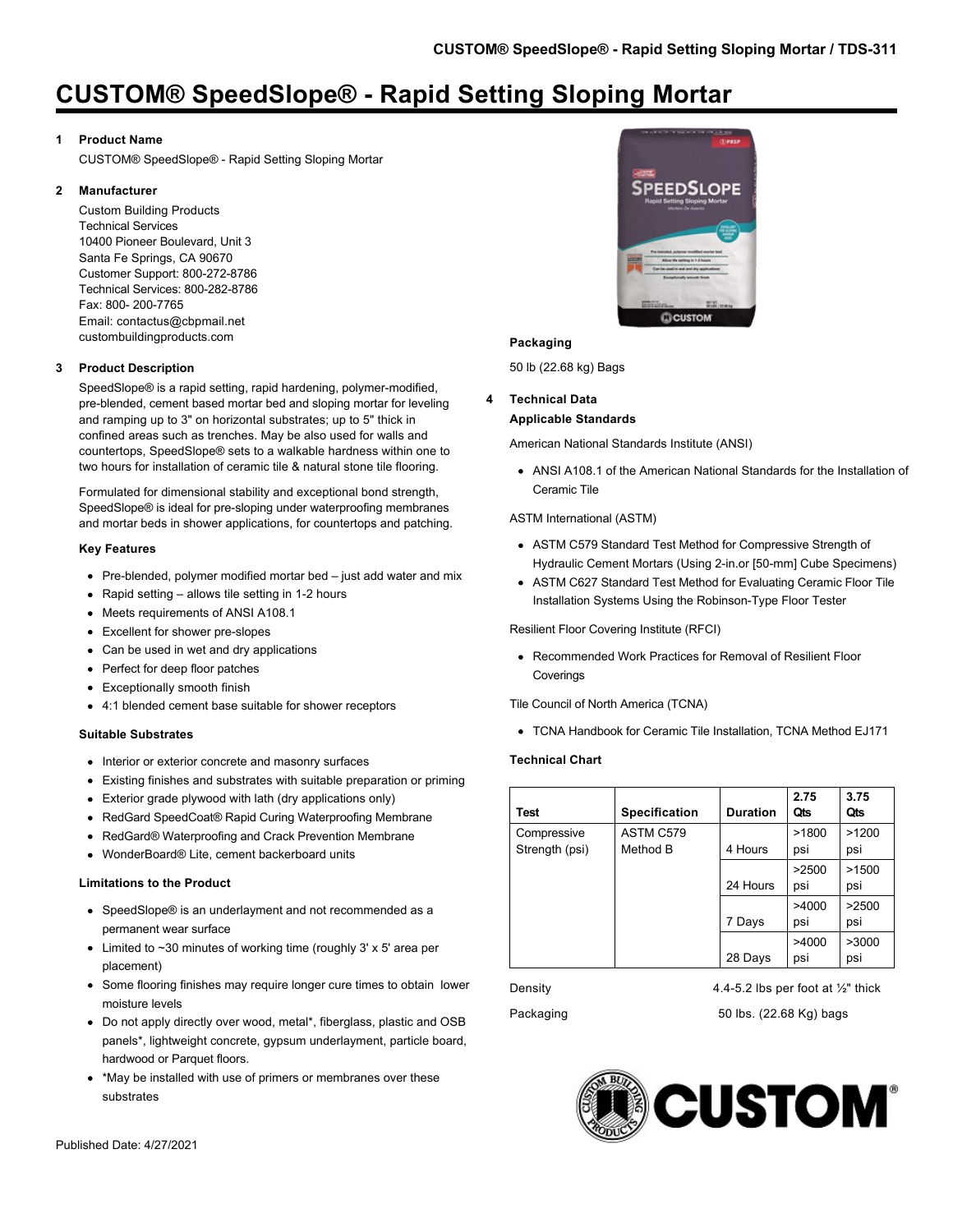#### **Environmental Consideration**

Custom® Building Products is committed to environmental responsibility in both products produced and in manufacturing practices. Use of this product may contribute to LEED® certification.

#### **5 Instructions**

## **General Surface Prep**

Surfaces must be structurally sound, clean, dry and free from grease, oil, dirt, curing compounds, efflorescence, sealers, adhesives or any other contaminant that would prevent a good bond. Glossy or painted surfaces must be sanded, stripped and cleaned of waxes, dirt or any contaminants. Concrete must be cured 28 days and accept water penetration. Concrete must not be subject to hydrostatic pressure. Concrete slabs should have a broomed or brushed finish or be mechanically prepared to enhance the bond. Plywood flooring must be structurally sound and meet all ANSI and deflection requirements. Expansion joints should never be bridged with setting or mortar bed materials. Do not sand flooring materials containing asbestos. Ambient temperature, surfaces and materials should be maintained at a temperature above 50° F (10° C) or below 90° F (32° C) for 72 hours.

#### **Bonding to Concrete Surfaces**

## **Mortar Beds**

Follow ANSI A108.1 B for the installation of ceramic tile with thick bed mortar. Note: Drying or curing time is affected by ambient and surface temperatures and humidity.

For a bonded mortar bed dry-pack application, SpeedSlope® must be bonded with a slurry/scrub coat consisting of 1/4 bag (12.5 lbs) of SpeedSlope® mixed with 1qt of water. DO NOT USE ANY TYPE OF THIN SET ADHESIVE MORTAR AS A BOND COAT TO THE SUBSTRATE WHEN USING SPEEDSLOPE®. Work the SpeedSlope® bond coat into the substrate and spread to a ≥1/8" thickness, then immediately compact the SpeedSlope® dry-pack mixture (2.5-3.0qts water to 50lb mortar) into the bond coat and tamp well to combine. Contour and smooth trowel SpeedSlope® to finish. For non-bonded mortar-bed applications, compact SpeedSlope® drypack mix directly onto cleavage membrane. Contour and smooth trowel to finish. Use 16 gauge, 2"x2" galvanized welded wire-reinforcing per ANSI A108 recommendations and when required in TCNA installation details.

For large applications, contact Technical Services for valuable tips and questions on installing a rapid-setting mortar bed.

#### **Shower Receptor Installation**

## **Membrane, Mortar Bed & Circular Drain**



## **Membrane, Mortar Bed & Linear Drain**



#### **Bonding to Plywood Surfaces**

Plywood floors, including those under resilient flooring, must be structurally sound and must meet all ANSI A108.01 Part 3.4 requirements. Follow TCNA F141 or F145 guidelines for the installation of the thick bed mortar over plywood subfloor.

#### **Movement Joint Placement**

Expansion joints and cold joints, as described in ANSI A108.01, should never be bridged with setting material. They must be brought through the tile assembly including the mortar bed and filled with an appropriate elastomeric sealant, such as CUSTOM's® 100% Silicone. Allow for perimeter movement. Contact CUSTOM's® Technical Services for the proper treatment of control or saw cut joints. Refer to TCNA EJ171, F125 and F125A.

#### **Mixing Procedures**

Slurry/Scrub Bond Coat for Dry-pack Mortar Bed - Combine 1/4 bag, (12.5lbs) of SpeedSlope® powder mixed with 1qt of water in a clean mixing vessel. Mix material until all powder is thoroughly wet out and uniform.

Drypack - Combine 50lbs of SpeedSlope® powder with 2.5-3.0 quarts of water in a clean mixing vessel. Mix material until all powder is thoroughly wet out and uniform. Material should be free of clumps and hold shape when squeezed together by hand.

Plastic Sloping Mortar – Combine 50lbs of SpeedSlope® powder with 3.5-4.0 quarts of water in a clean mixing vessel and mix to a uniform lump free consistency. Mix with a Hole Hawg with a square cage mixing paddle until lump free - approximately 2 minutes. High gear is needed to properly mix dry-pack and plastic consistencies. Alternatively a mortar mixer may be used with typical mix times of 2-3 minutes, but do not over mix. Rinse paddle between batches.

## **Application of Product**

Prior to application to absorptive substrates, damp sponge the area to prevent excessive moisture loss to the substrate. **Do not saturate the surface or leave standing water.** Alternatively, porous substrates may be primed using CUSTOM® MBP® or TechPrime A® or other approved CUSTOM® primer according to their respective directions.

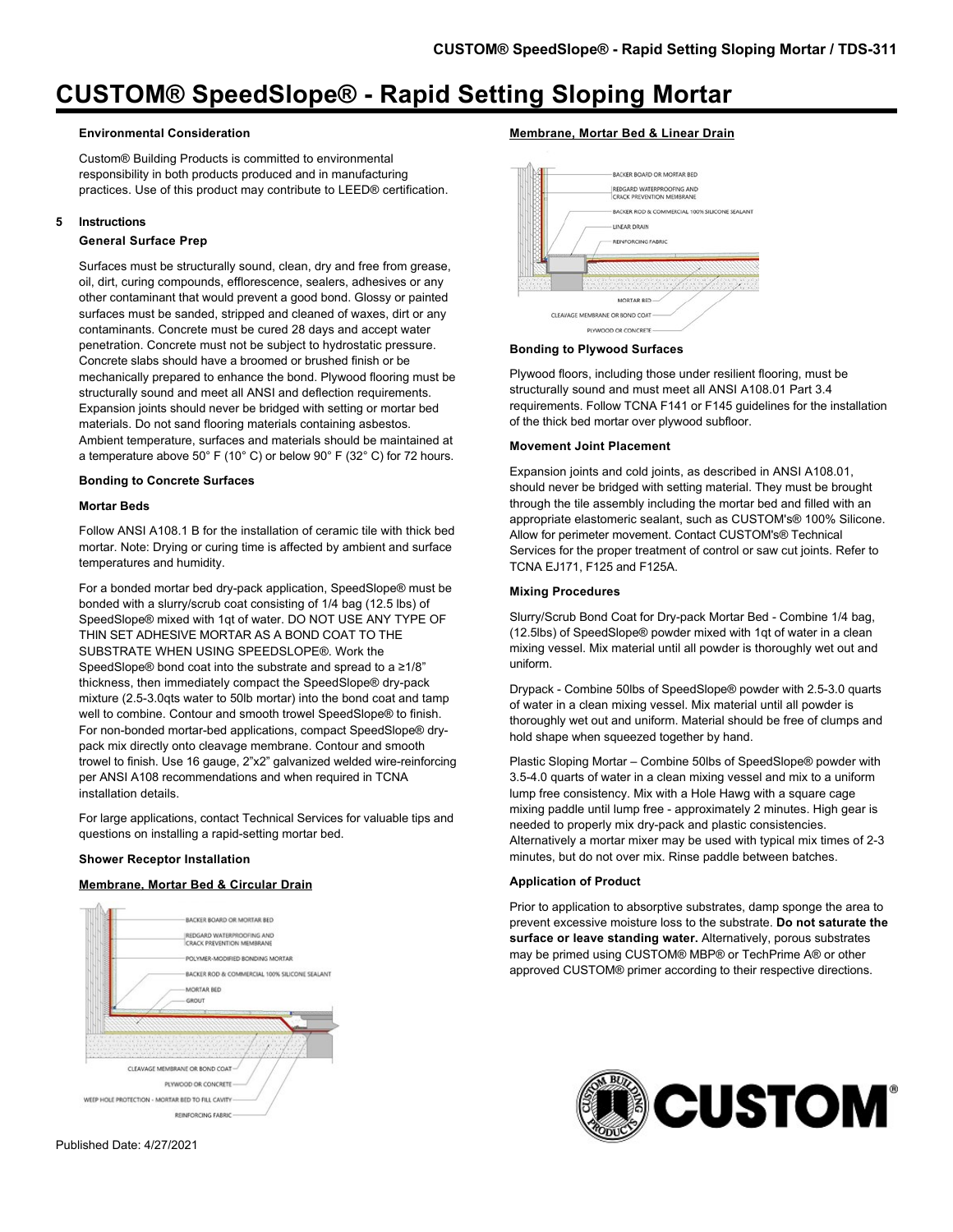## **Curing of Product**

- $\bullet$  Tile installations\* 60 minutes
- CUSTOM RedGard® Waterproofing -60 minutes
- CUSTOM RedGard® SpeedCoat 60 minutes
- Moisture Sensitive Flooring 6 -12 hours
- Foot traffic 2-3 Hours
- Light Trade Traffic 4 hours
- Vehicular Traffic 12 Hours

 \*Moisture sensitive tiles or natural stone may require longer cure times.

## **Cleaning of equipment**

Clean with water before material dries.

## **Health Precautions**

## **Use proper personal protection equipment including impervious gloves, such as nitrile, dust masks and safety glasses when mixing/handling product.**

This product contains Portland cement and free silica. Avoid eye contact and prolonged contact with skin. Wash thoroughly after handling. If eye contact occurs, flush with water for several minutes and consult a physician. Do not breathe dust; wear a NIOSH approved respirator. Refer to Safety Data Sheet for complete safety information.

Conformance to Building Codes Installation must comply with the requirements of all applicable local, state and federal code jurisdictions.

## **Conformance to Building Codes**

Installation must comply with the requirements of all applicable local, state and federal code jurisdictions.

## **6 Availability & Cost**

| Location | <b>Item Code</b> |
|----------|------------------|
| USA      | <b>SS50</b>      |
| Canada   | <b>CSS50</b>     |

## **7 Product Warranty**

Obtain the applicable **LIMITED PRODUCT WARRANTY** at [www.custombuildingproducts.com/product-warranty](http://www.custombuildingproducts.com/product-warranty) or send a written request to Custom Building Products, Inc., Five Concourse Parkway, Atlanta, GA 30328, USA. Manufactured under the authority of Custom Building Products, Inc. © 2017 Quikrete International, Inc.

## **8 Product Maintenance**

Properly installed product requires no special maintenance.

## **9 Technical Services Information**

For technical assistance, contact Custom technical services at 800 282-8786 or visit [custombuildingproducts.com.](https://www.custombuildingproducts.com/support/contact-us.aspx)

## **10 Filing System**

Additional product information is available from the manufacturer upon request.

**Handling & Storage**

Store in a cool dry area.

Published Date: 4/27/2021

## **Related Products**

- Skim Coat & Patch Cement Underlayment SpeedFinish™ Patching & Finishing Compound
- CustomFloat® Bedding Mortar